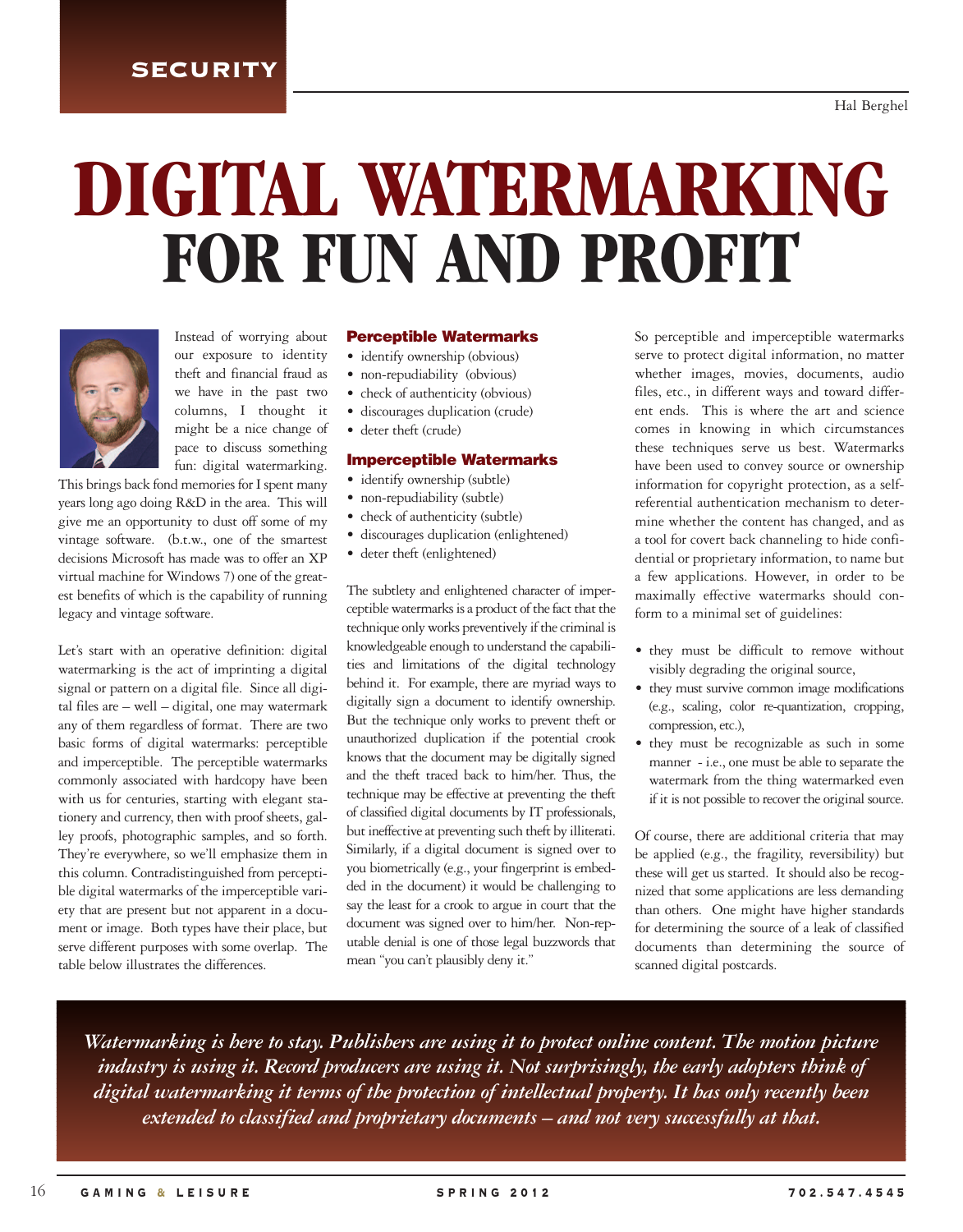#### **SOME OF THE AUTHOR'S TOOLS OF THE TRADE**

For brevity, I'll limit myself to digital imagery in the discussion to follow, although similar techniques apply to all other forms of digital media consistent with the character of the watermark.

Perhaps the easiest way to introduce the concept of a digital watermark is with a primitive form that all of us are used to: metadata in documents. You can easily look for metadata in Microsoft Word documents by clicking on "info" or selecting it from a pull-down menu. In recent versions of Word you can get a summary of the metadata with the Document Inspector (File>Info>Prepare for Sharing>Check for Issues>Inspect Document> **Note:** do not click "Remove All" unless you want to remove metadata permanently. If you're new at this, I recommend closing the window after you've viewed the summary!) Although Word metadata is pretty primitive, it does satisfy our definition of imprinting a digital signal pattern on a digital file – in this case the digital signal or pattern is simply hidden text. Word can create a perceptible watermark as well (Page Layout>Watermark>select watermark). There's an entire family of tools built into modern office productivity suites that may be thought of as variations on the watermarking theme (e.g., headers, footers, background images, track changes, and so forth). They all involve superimposing one digital element on another.

# Now is the time for all men/women to ... Now is the time for all men/women to ...

I'll illustrate another type of text-oriented watermarking below. See if you can detect the difference in the two lines of text in 0-a.



The two lines appear to be the same to the unaided eye. Now I'll superimpose some ruled lines over the text so we may check the spacing of the characters. See figure 0-b

The ruled lines clearly reveal that the position of the "f" in the lower line is several pixels to the left of the one above it. Let's assume that the horizontal bar of this "f" is 10 pixels long, 4 on each side of the vertical stroke. We could adopt a convention that the position of the left most pixel in the horizontal bar designates a number 0-4 according to its position relative to the preceding "e". We have thus created a primitive watermarking convention with 5 values. One may do that with every character in any printed line by spacing, kerning, modifying the size and shape of the serifs, modifying the length of the descenders, and so forth. One doesn't have to be an expert in calligraphy to see that one may bury a lot of information in such text-based watermarks.

Here's another example this time of spatial watermarking. I'll use an interactive watermarking tool that we built in my lab many years ago to demonstrate proof-of-concept. In this case, I'll superimpose some blocked text on an image background by altering the least significant bits of the color palette for each affected pixel in the image. From our experience, the least

4 bits of a 16-bit color palette are frequently not that important for the recognition of a typical image because the part of the image unaffected by watermarks is the equivalent of a 12-bit color palette. Watch the watermark immerge from the image in figures 1-3, as the hidden watermark is made gradually made visible.



**Figure 1: Text Barely Visible Against Background Image**



**Figure 2: Bringing Readable Text to Foreground**



**Figure 3: Text is as Visible as Background Image**

There are a few thousand intervening stages of illumination of the text that are also possible. The point should be taken that using the least significant bits of the color palette to hide information is relatively straightforward and